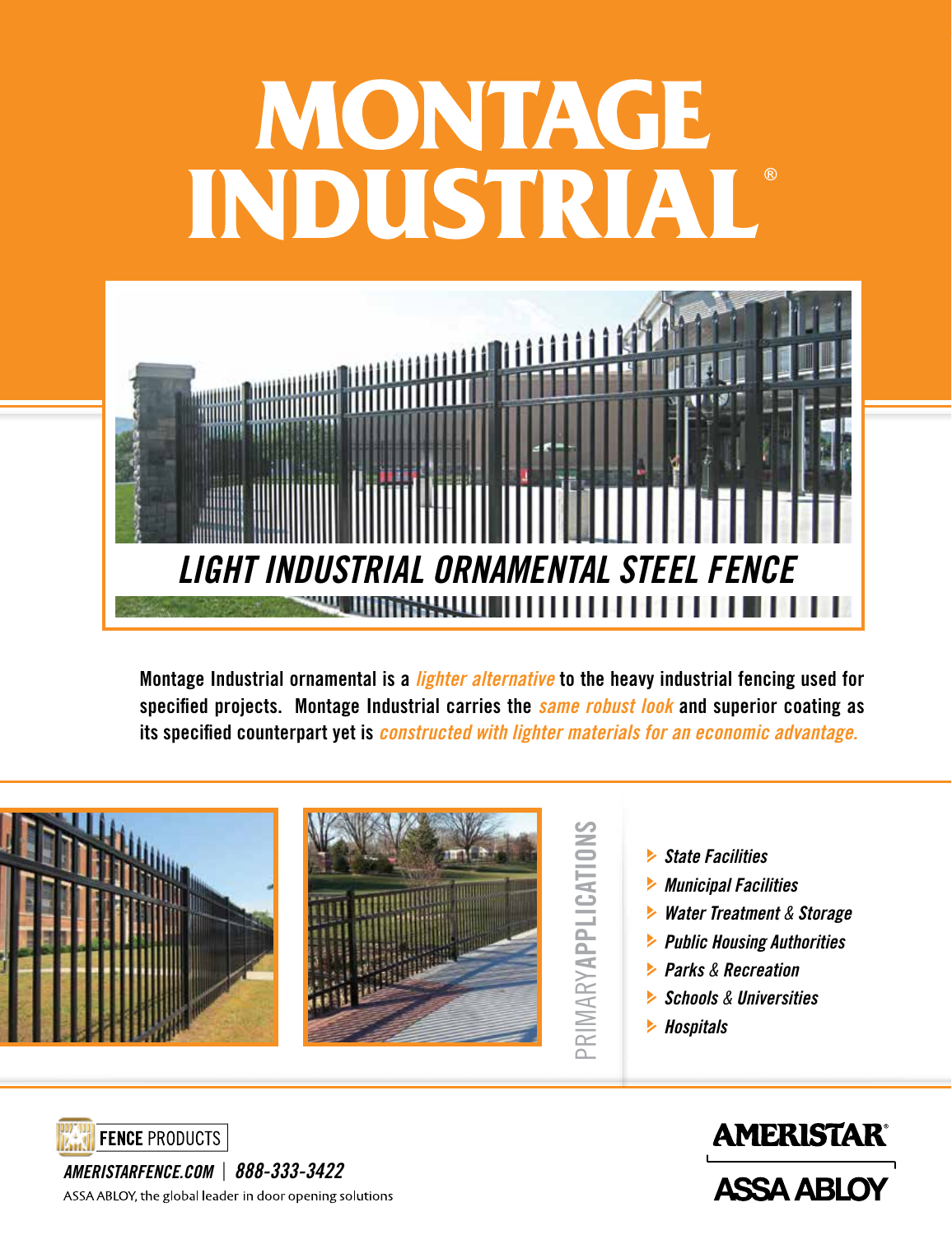# MONTAGE INDUSTRIAL®

### *LIGHT INDUSTRIAL ORNAMENTAL STEEL FENCE*

### 1"sq x 16ga PICKETS | 1.75" x 1.75" x 12ga RAILS | 2.5" sq x 14ga & 2.5"sq x 12ga POSTS



### *PROFUSION WELDED STEEL*



All Montage fence panels are fabricated using Ameristar's ProFusion welding process. This technique combines laser and fusion technology to create a virtually invisible structural connection at every picket to rail intersection. Unlike typical aluminum fence systems that are held together with unsightly screws, the ProFusion weld used with Montage promotes a "good neighbor" profile with sleek lines and no exposed picket to rail fasteners. When compared to aluminum fencing, Montage's welded steel construction is unmatched in strength and durability.



### *E-COAT* ™*PROTECTIVE FINISH*

Montage galvanized steel framework is subjected to a multi-stage pre-treatment/wash *(with zinc phosphate),*  followed by a duplex cathodic electrocoat system consisting of an epoxy primer, which significantly increases corrosion protection, and an acrylic topcoat, which provides the protection necessary to withstand adverse weathering effects. This process results in years of maintenance-free ownership.



### *20 YEAR LIMITED WARRANTY*

The Montage families of fencing products are manufactured from superior quality materials by skilled craftsmen with the highest standards of workmanship in the industry. Ameristar is confident in offering Montage with a 20 year limited warranty.



### *DOMESTIC MANUFACTURING*

Ameristar is committed to providing products that are manufactured in the USA. We have made significant investments in technology, process improvement, and employee training in an effort to secure American jobs and combat inferior import products.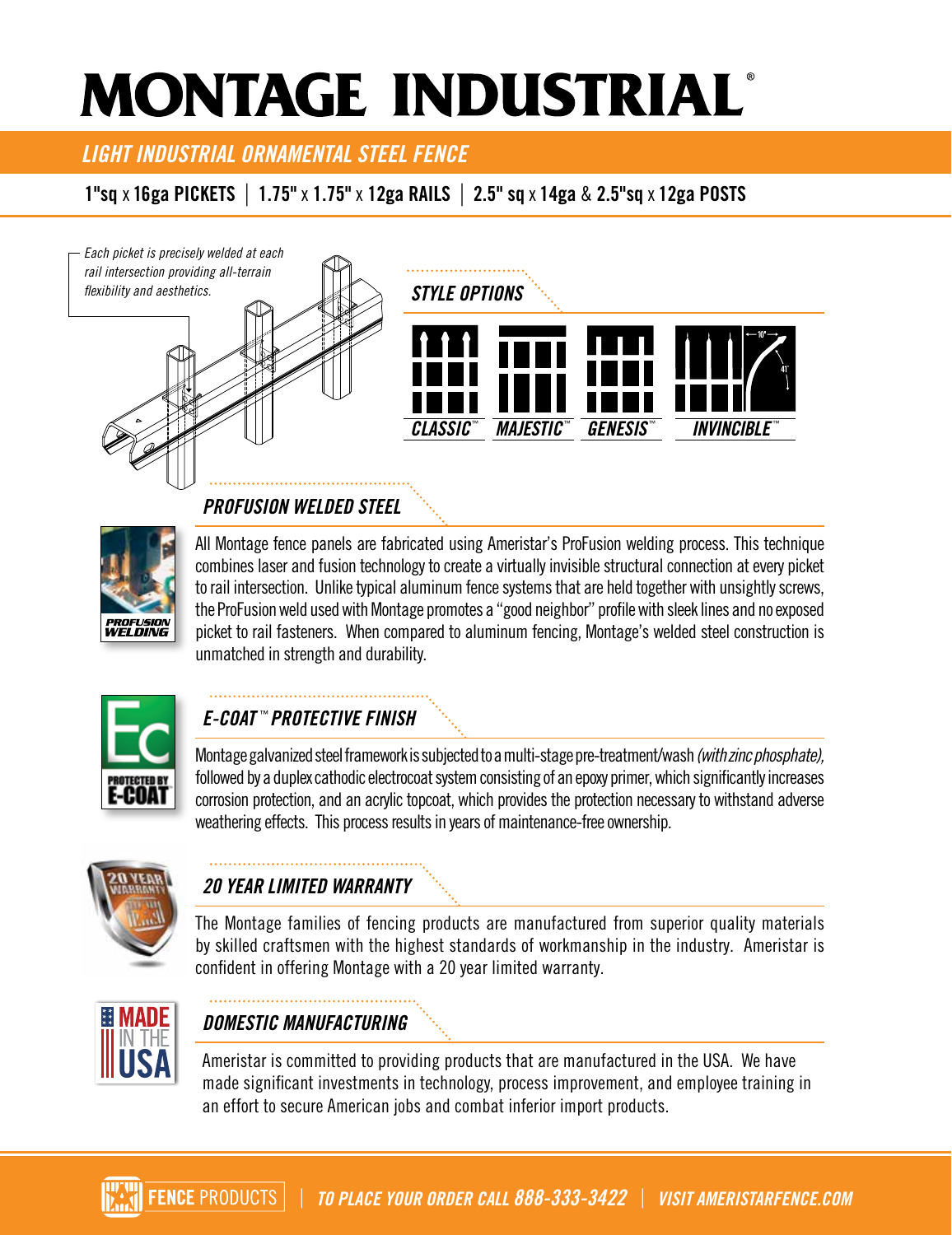### MONTAGE INDUSTRIAL® | 2, 3 & 4-RAIL OPTIONS | 4" AIR-SPACE

STANDARD BOTTOM & FLUSH BOTTOM OPTIONS AVAILABLE



*Refer to construction specification & tables within this section for recommended post space by bracket type*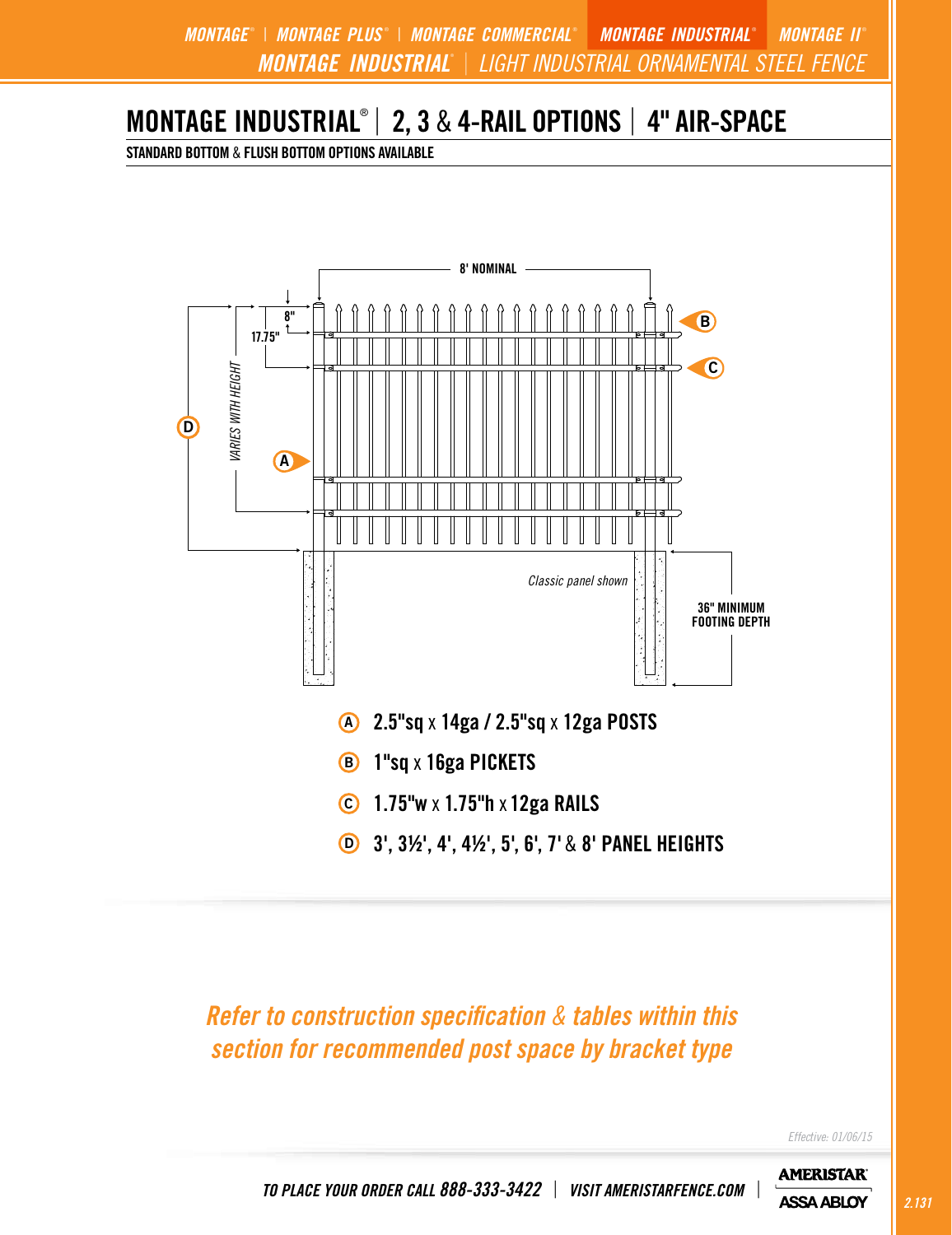### MONTAGE INDUSTRIAL® | 2-RAIL PANELS | 4" AIR GAP

STANDARD BOTTOM | 8' PANEL LENGTH *(92.625" / 91.25"* †*actual width)* | 19 / 20† PICKETS PER PANEL

| <b>PANEL</b>                                                                                                                                                 | <b>ITEM NUMBER</b>     | <b>PICKET QTY</b> | <b>WEIGHT</b>          | <b>STOCKING</b> |  |  |  |
|--------------------------------------------------------------------------------------------------------------------------------------------------------------|------------------------|-------------------|------------------------|-----------------|--|--|--|
| 3'                                                                                                                                                           | 2R図 <sup>820348†</sup> | $19/20^{+}$       | 71/79†                 | ര               |  |  |  |
| 3 <sup>1</sup>                                                                                                                                               | 2R図 <sup>820408†</sup> | $19/20^{+}$       | $77/86$ <sup>+</sup>   | $\circ$         |  |  |  |
| 4'                                                                                                                                                           | 2R図 820468             | 19                | 85 lbs                 | $\circ$         |  |  |  |
| 5 <sup>1</sup>                                                                                                                                               | 2R図 <sup>820588</sup>  | 19                | <b>99 lbs</b>          | $\circ$         |  |  |  |
| 6'                                                                                                                                                           | 2R図 820708             | 19                | $113$ lbs              | $\circ$         |  |  |  |
| 7'                                                                                                                                                           | 2R図 <sup>820828†</sup> | $19/20^{+}$       | $127/136$ <sup>+</sup> | $\circ$         |  |  |  |
| 8'                                                                                                                                                           | 2R図 <sup>820948†</sup> | $19/20^{+}$       | 141/154+               | $\circ$         |  |  |  |
| $\boxed{\boxtimes}$ = <b>FENCE STYLES AVAILABLE</b>   <b>C</b> = Classic $\boxed{\textbf{M}}$ = Majestic $\boxed{\textbf{G}}$ = Genesis<br>$I = Invincible†$ |                        |                   |                        |                 |  |  |  |



- $\mathcal{S} = \textit{COLOR OPTIONS AVAILABLE}$  | **B** = Black **N** = Bronze
- $\odot$  = *NON-STOCKED PRODUCT*

*For details, see Ameristar's Sales Policy in the catalog guide.*

*Notes: Genesis panels are packaged with BLACK picket plugs for black & bronze.* 

# MONTAGE INDUSTRIAL® | 2-RAIL PANELS | 4" AIR GAP

FLUSH BOTTOM | 8' PANEL LENGTH *(92.625" / 91.25"* †*actual width)* | 19 / 20† PICKETS PER PANEL

| <b>PANEL</b>   | <b>ITEM NUMBER</b>      | <b>PICKET QTY</b> | <b>WEIGHT</b>          | <b>STOCKING</b> |
|----------------|-------------------------|-------------------|------------------------|-----------------|
| 3'             | 2R図 820348F†            | 19 / 20†          | 71/79†                 | ര               |
| 3 <sup>1</sup> | 2R図 820408Ft            | $19/20^{+}$       | $77/86+$               | $\infty$        |
| 4'             | 2R⊠ ⊗20468F             | 19                | 85 lbs                 | ᠗               |
| 5'             | 2R図 820588F             | 19                | <b>99 lbs</b>          | $\Omega$        |
| 6'             | 2R⊠ ⊗20708F             | 19                | 113 lbs                | ல               |
| 7'             | 2R図 <sup>820828F†</sup> | $19/20^{+}$       | $127/136$ <sup>+</sup> | $\infty$        |
| 8'             | 2R図 <sup>820948F†</sup> | 19 / 20†          | 141/154 <sup>+</sup>   | ര               |
|                |                         |                   |                        |                 |

- $\underline{\boxtimes}$  = *FENCE STYLES AVAILABLE* | **C** = Classic  $\underline{M}$  = Majestic  $\underline{G}$  = Genesis  $I =$  Invincible  $\dagger$
- $\circledR = \textit{COLOR OPTIONS AVAILABLE}$  | **B** = Black **N** = Bronze
- $\bigcirc$  = *NON-STOCKED PRODUCT*

*For details, see Ameristar's Sales Policy in the catalog guide.*









*Notes: Genesis panels are packaged with BLACK picket plugs for black & bronze.* 

*Effective: 01/06/15*

**AMERISTAR ASSA ABLOY**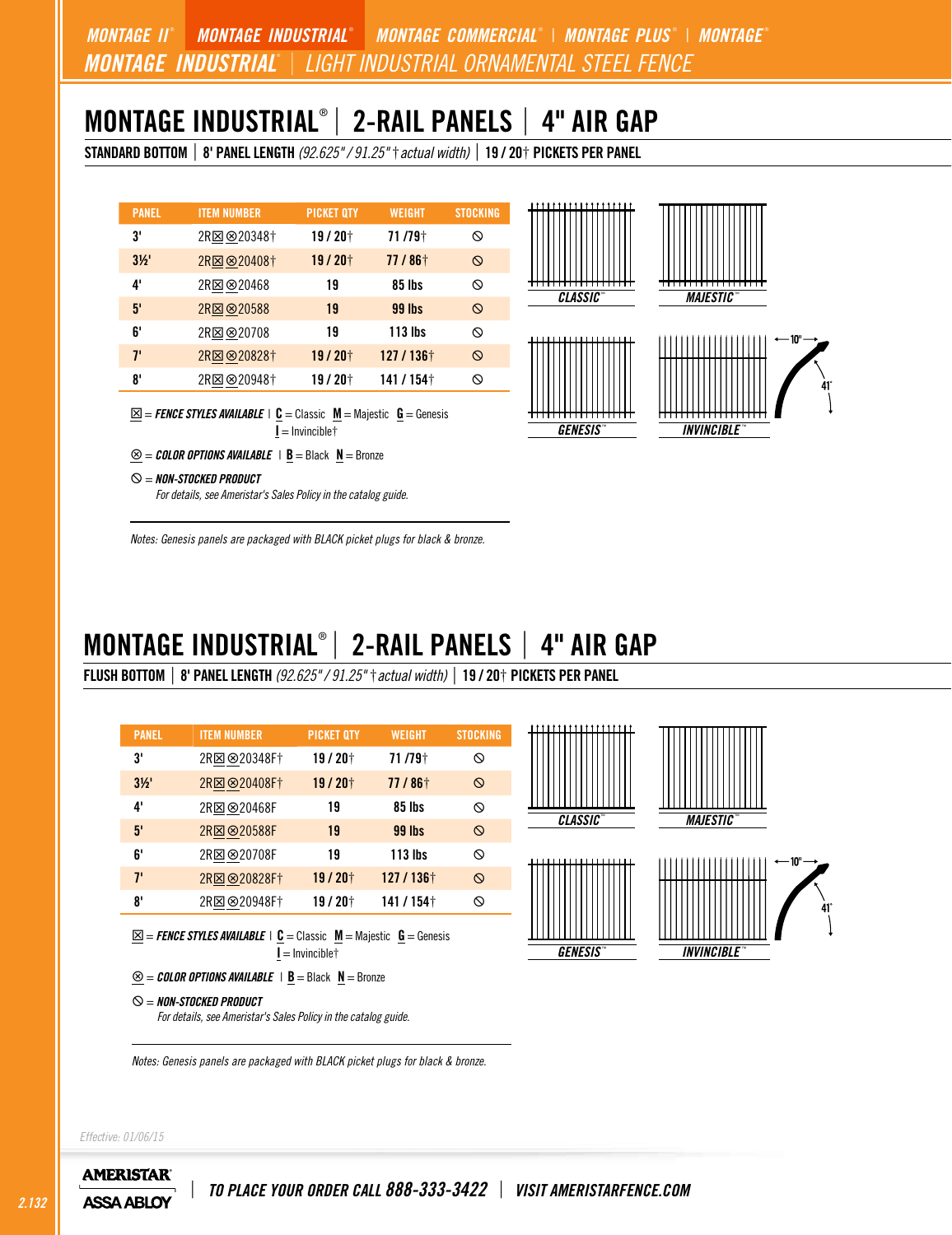

*Notes: Genesis panels are packaged with BLACK picket plugs for black & bronze.* 

# MONTAGE INDUSTRIAL® | 3-RAIL PANELS | 4" AIR GAP

FLUSH BOTTOM | 8' PANEL LENGTH *(92.625" / 91.25"* †*actual width)* | 19 / 20† PICKETS PER PANEL

| <b>PANEL</b>   | <b>ITEM NUMBER</b>      | <b>PICKET QTY</b> | <b>WEIGHT</b>          | <b>STOCKING</b> |
|----------------|-------------------------|-------------------|------------------------|-----------------|
| 3'             | 2R⊠ ⊗30348F             | 19                | 87                     | ര               |
| 3 <sup>1</sup> | 2R図 830408Ft            | $19/20^{+}$       | $94/101$ <sup>†</sup>  | $\circ$         |
| 4'             | 2R⊠ <sup>830468F</sup>  | 19                | 101 lbs                | $\infty$        |
| $4\frac{1}{2}$ | 2RM ⊗30548F*            | 19                | <b>109 lbs</b>         | $\circ$         |
| 5'             | 2R図 830588F             | 19                | $115$ lbs              | $\infty$        |
| 6'             | 2R図 830708F             | 19                | 129                    | $\Omega$        |
| 7'             | 2R図 830828F†            | $19/20^{+}$       | 143/151†               | $\infty$        |
| 8'             | 2R図 <sup>830948F+</sup> | $19/20^{+}$       | $157/168$ <sup>+</sup> | $\Omega$        |

 $\boxtimes$  = *FENCE STYLES AVAILABLE* | **C** = Classic  $M$  = Majestic **G** = Genesis  $I =$  Invincible†

 $\otimes$  = *COLOR OPTIONS AVAILABLE* | B = Black  $N$  = Bronze

*For details, see Ameristar's Sales Policy in the catalog guide.*

*\* 4½' flush bottom gates available in Majestic only*

*Notes: Genesis panels are packaged with BLACK picket plugs for black & bronze.* 









**INVINCIBLE** 

*Effective: 01/06/15*



 $\odot$  = *NON-STOCKED PRODUCT*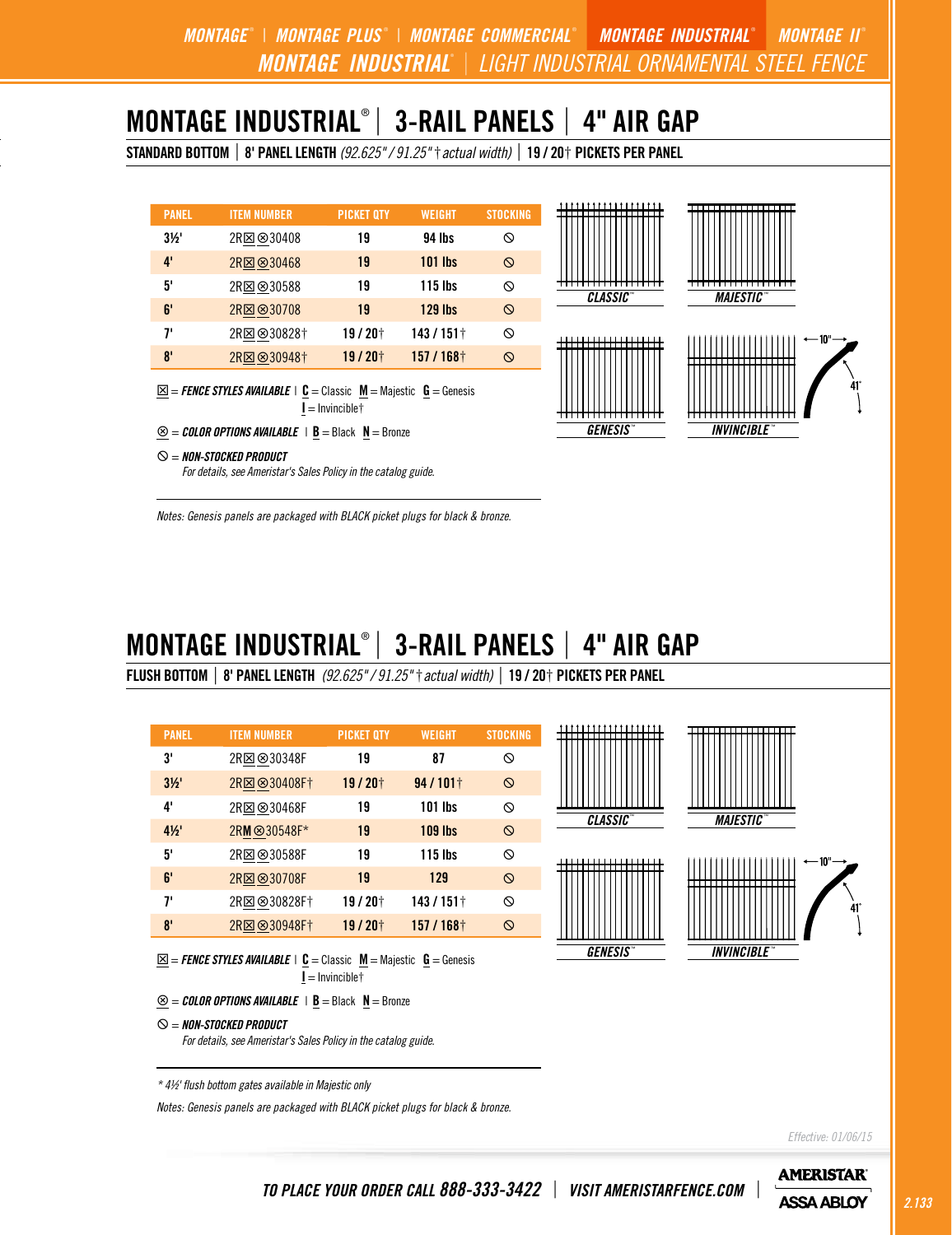### MONTAGE INDUSTRIAL® | 4-RAIL PANELS | 4" AIR GAP

STANDARD BOTTOM | 8' PANEL LENGTH *(92.625" / 91.25"* †*actual width)* | 19 / 20† PICKETS PER PANEL

| <b>PANEL</b>                                                                                  | <b>ITEM NUMBER</b>                                                                                              | <b>PICKET QTY</b> | <b>WEIGHT</b>        | <b>STOCKING</b> | ,,,,,,,,,,,,,,,,,,              |                          |
|-----------------------------------------------------------------------------------------------|-----------------------------------------------------------------------------------------------------------------|-------------------|----------------------|-----------------|---------------------------------|--------------------------|
| 6'                                                                                            | 2R図 840708                                                                                                      | 19                | 144 lbs              | $\circ$         |                                 |                          |
| 7'                                                                                            | 2R図 840828†                                                                                                     | $19/20^{+}$       | 158/166+             | $\circ$         |                                 |                          |
| 8'                                                                                            | 2R図 840948†                                                                                                     | $19/20^{+}$       | 172/183 <sup>+</sup> | ல               |                                 |                          |
|                                                                                               | $\boxed{\boxtimes}$ = <b>FENCE STYLES AVAILABLE</b>   <b>C</b> = Classic <b>M</b> = Majestic <b>G</b> = Genesis | $I = Invincible+$ |                      |                 |                                 |                          |
|                                                                                               | $\otimes$ = COLOR OPTIONS AVAILABLE   B = Black $N$ = Bronze                                                    |                   |                      |                 |                                 | <del>.</del>             |
| $Q = N/N$ -stocked product<br>For details, see Ameristar's Sales Policy in the catalog guide. |                                                                                                                 |                   |                      |                 | --------<br>------------------- |                          |
|                                                                                               |                                                                                                                 |                   |                      |                 | <i><b>GENESIS</b></i>           | <i><b>INVINCIBLE</b></i> |

*Notes: Genesis panels are packaged with BLACK picket plugs for black & bronze.* 

## MONTAGE INDUSTRIAL® | 4-RAIL PANELS | 4" AIR GAP

STANDARD BOTTOM | 8' PANEL LENGTH *(92.625" / 91.25"* †*actual width)* | 19 / 20† PICKETS PER PANEL



*Notes: Genesis panels are packaged with BLACK picket plugs for black & bronze.* 

*Effective: 01/06/15*

**AMERISTAR ASSA ABLOY**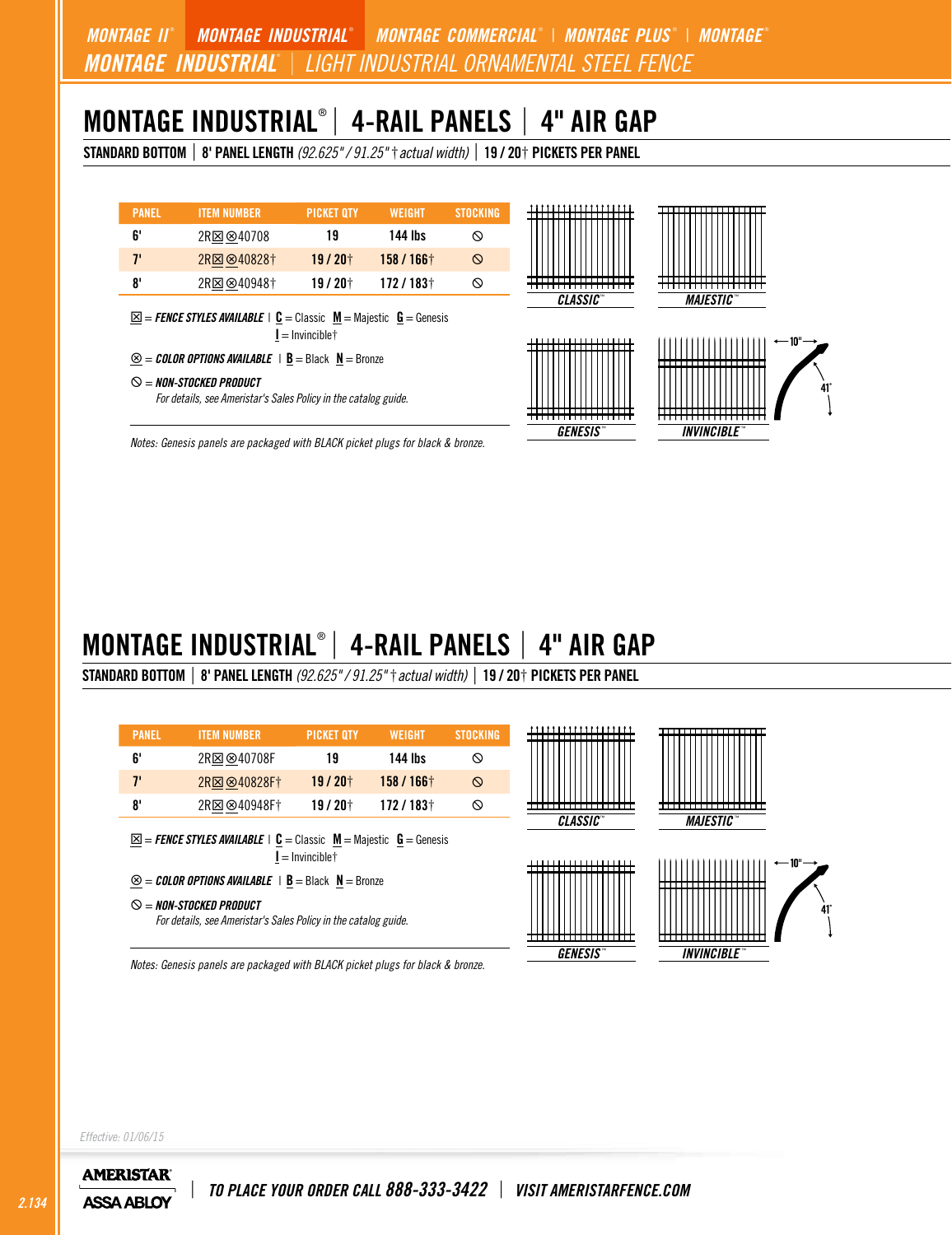DESCRIPTION SIZE ITEM NUMBER BAG QTY BOX QTY WEIGHT

### MONTAGE INDUSTRIAL® | BRACKETS

#### AVAILABLE IN BAG QUANTITIES ONLY







| Industrial Universal                                                                                               | 2.5" | B <sup><math>\otimes</math></sup> 302S         |                | 80  | .46 lbs   |  |  |  |  |  |
|--------------------------------------------------------------------------------------------------------------------|------|------------------------------------------------|----------------|-----|-----------|--|--|--|--|--|
| <b>Boulevard Bracket*</b>                                                                                          | 3"   | B⊗ 303S                                        | 2              | 60  | .53 lbs   |  |  |  |  |  |
| Bags packaged with: #14 x .75" self-drilling screws<br>.25" x 2" carriage bolts<br>.25" tee nuts                   |      |                                                |                |     |           |  |  |  |  |  |
|                                                                                                                    |      |                                                |                |     |           |  |  |  |  |  |
| <b>Invincible Line Bracket</b>                                                                                     | 2.5" | <b>B</b> ⊗ 319S                                | $\overline{2}$ | 24  | $1.2$ lbs |  |  |  |  |  |
|                                                                                                                    | 3"   | B <sup>®</sup> 320S                            | $\mathbf{2}$   | 24  | $1.2$ lbs |  |  |  |  |  |
| Bags packaged with: #14 x .75" self-drilling screws                                                                |      | .25" x 2" carriage bolts $\vert$ .25" tee nuts |                |     |           |  |  |  |  |  |
|                                                                                                                    |      |                                                |                |     |           |  |  |  |  |  |
| <b>Flat Mount Bracket</b>                                                                                          | n/a  | B <sup><math>\otimes</math></sup> 301S         | 2              | 100 | .42 lbs   |  |  |  |  |  |
| Bags packaged with:<br>$#14x.75"$ self-drilling screws<br>$.25"$ x 2" carriage bolts<br>.25" tee nuts              |      |                                                |                |     |           |  |  |  |  |  |
|                                                                                                                    |      |                                                |                |     |           |  |  |  |  |  |
| <b>Swivel Bracket</b>                                                                                              | n/a  | B <sup><math>\otimes</math></sup> 304S         | $\overline{2}$ | 240 | $1.0$ lbs |  |  |  |  |  |
| Bags packaged with: $.3125"$ x 4" carriage bolt   $.3125"$ flange nut   $.25"$ x 2" carriage bolt   $.25"$ tee nut |      |                                                |                |     |           |  |  |  |  |  |
|                                                                                                                    |      |                                                |                |     |           |  |  |  |  |  |

 $\mathcal{S} = \textit{COLOR OPTIONS AVAILABLE}$  | **B** = Black **N** = Bronze

\* *Not for use with Invincible style panels*

# MONTAGE INDUSTRIAL® | FINIALS & ADORNMENTS

#### FINIALS & PICKET PLUGS FOR GENESIS PANELS ONLY





#### 1" PRESS FIT PICKET FINIALS

» 19 finals required per panel with 4" air-space

 $\mathcal{L} = \mathcal{L}$ **OLOR OPTIONS AVAILABLE** | **B** = Black  $N =$  Bronze

*NOTE: Picket plugs are available in bag quantities only / 20 plugs per bag: Item number* 84509P-20

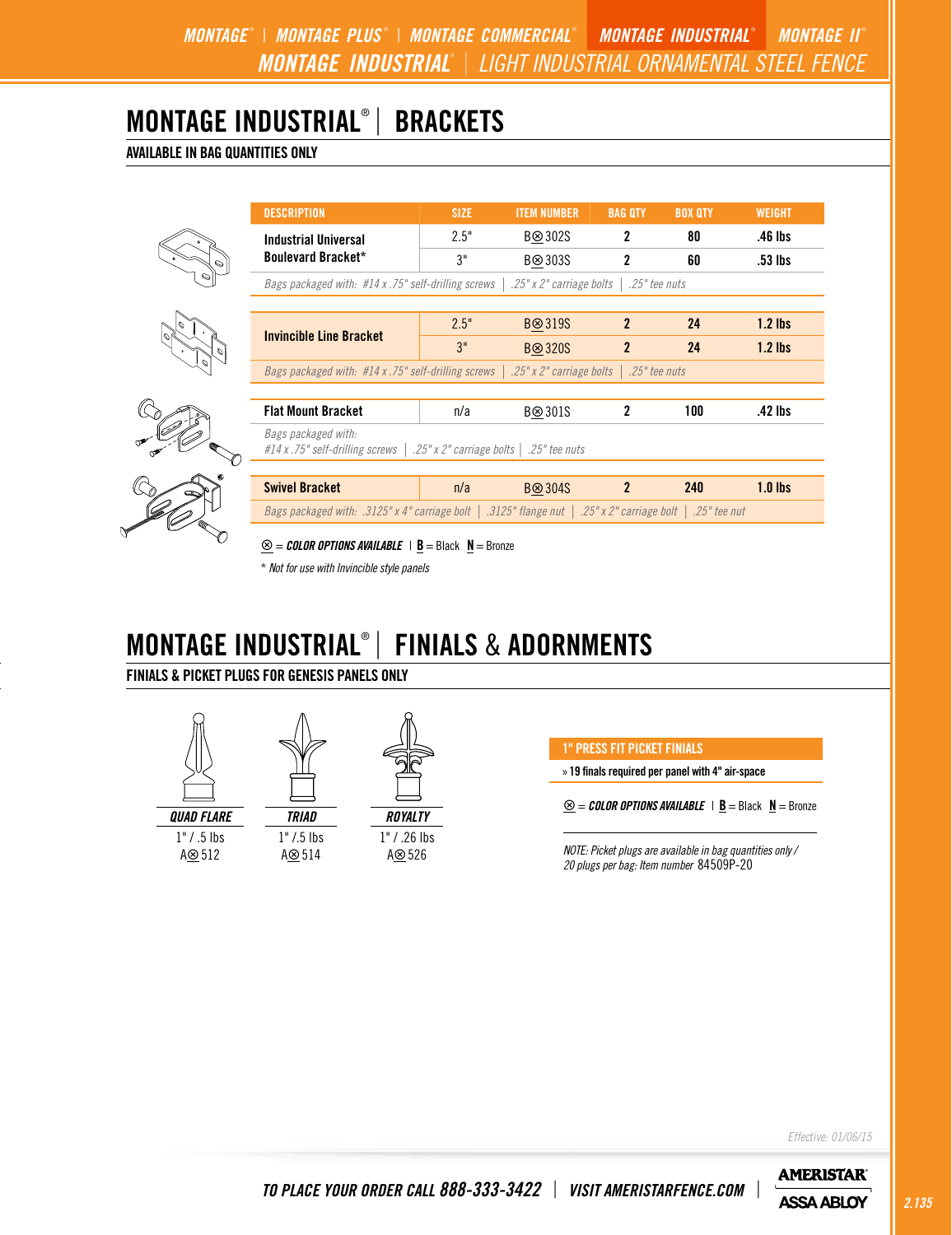### MONTAGE INDUSTRIAL® | FASTENERS

AVAILABLE IN BAG QUANTITIES ONLY *(Phillips head screws sold individually)* 

|                                                                                                                                                                                                                                                                                                                                                                                                                                                            | <b>DESCRIPTION</b>     |                 | <b>ITEM NUMBER / BLACK</b> | <b>ITEM NUMBER / BRONZE</b> |                                                                                                  | <b>BAG QTY</b> |
|------------------------------------------------------------------------------------------------------------------------------------------------------------------------------------------------------------------------------------------------------------------------------------------------------------------------------------------------------------------------------------------------------------------------------------------------------------|------------------------|-----------------|----------------------------|-----------------------------|--------------------------------------------------------------------------------------------------|----------------|
|                                                                                                                                                                                                                                                                                                                                                                                                                                                            |                        |                 |                            |                             |                                                                                                  |                |
|                                                                                                                                                                                                                                                                                                                                                                                                                                                            |                        |                 | 1-0004-1P-50               | 1-0004-2P-50                |                                                                                                  | 50             |
|                                                                                                                                                                                                                                                                                                                                                                                                                                                            |                        |                 |                            |                             |                                                                                                  |                |
|                                                                                                                                                                                                                                                                                                                                                                                                                                                            |                        |                 |                            |                             |                                                                                                  |                |
|                                                                                                                                                                                                                                                                                                                                                                                                                                                            |                        | $.3125"$ x 3.5" | <b>HB302P</b>              | <b>HN302P</b>               | $.082$ lbs                                                                                       |                |
|                                                                                                                                                                                                                                                                                                                                                                                                                                                            |                        | $.3125"$ x 4"   | $2 - 0006 - 1P$            | $2 - 0006 - 2P$             | <b>WEIGHT</b><br>.6 lbs<br>$.090$ lbs<br>$.03$ lbs<br>$.013$ lbs<br>.3 <sub>l</sub><br>$.06$ lbs |                |
|                                                                                                                                                                                                                                                                                                                                                                                                                                                            |                        |                 |                            |                             |                                                                                                  |                |
| #14 x .75" Self-Drilling Screws<br>Steel hex head self-drilling screws for attaching Montage Industrial brackets & adornments<br><b>Carriage Bolts</b><br>Industrial weight steel carriage bolts for swivel brackets<br>$\mathscr{L}\!\mathscr{D}\!\mathscr{D}\!\mathscr{D}$<br>.25" x 2" Carriage Bolts<br>Steel carriage bolts for industrial brackets<br><b>Flange Nuts</b><br>.3125" steel flange nuts for industrial swivel brackets<br>.25" Tee Nuts |                        |                 |                            |                             |                                                                                                  |                |
|                                                                                                                                                                                                                                                                                                                                                                                                                                                            |                        |                 | <b>HB516P</b>              | <b>HN516P</b>               |                                                                                                  |                |
|                                                                                                                                                                                                                                                                                                                                                                                                                                                            |                        |                 |                            |                             |                                                                                                  |                |
|                                                                                                                                                                                                                                                                                                                                                                                                                                                            |                        |                 |                            |                             |                                                                                                  |                |
|                                                                                                                                                                                                                                                                                                                                                                                                                                                            |                        |                 | <b>HB300P</b>              | <b>HN300P</b>               |                                                                                                  |                |
|                                                                                                                                                                                                                                                                                                                                                                                                                                                            |                        |                 |                            |                             |                                                                                                  |                |
|                                                                                                                                                                                                                                                                                                                                                                                                                                                            |                        |                 |                            |                             |                                                                                                  |                |
|                                                                                                                                                                                                                                                                                                                                                                                                                                                            |                        |                 | B7157RP-20                 | N7157RP-20                  |                                                                                                  | 20             |
|                                                                                                                                                                                                                                                                                                                                                                                                                                                            |                        |                 |                            |                             |                                                                                                  |                |
|                                                                                                                                                                                                                                                                                                                                                                                                                                                            | <b>Fastener Socket</b> |                 | 8865PFG                    | n/a                         |                                                                                                  |                |
|                                                                                                                                                                                                                                                                                                                                                                                                                                                            |                        |                 |                            |                             |                                                                                                  |                |

## MONTAGE INDUSTRIAL® | CUSTOM FINISHES

#### WARRANTY ON CUT COMPONENTS VOID WITHOUT PROPER TOUCH-UP APPLICATION\*

*\*For details & the guidelines for the proper 3-step process, see Ameristar's Sales Policy in the catalog guide*



*Effective: 01/06/15*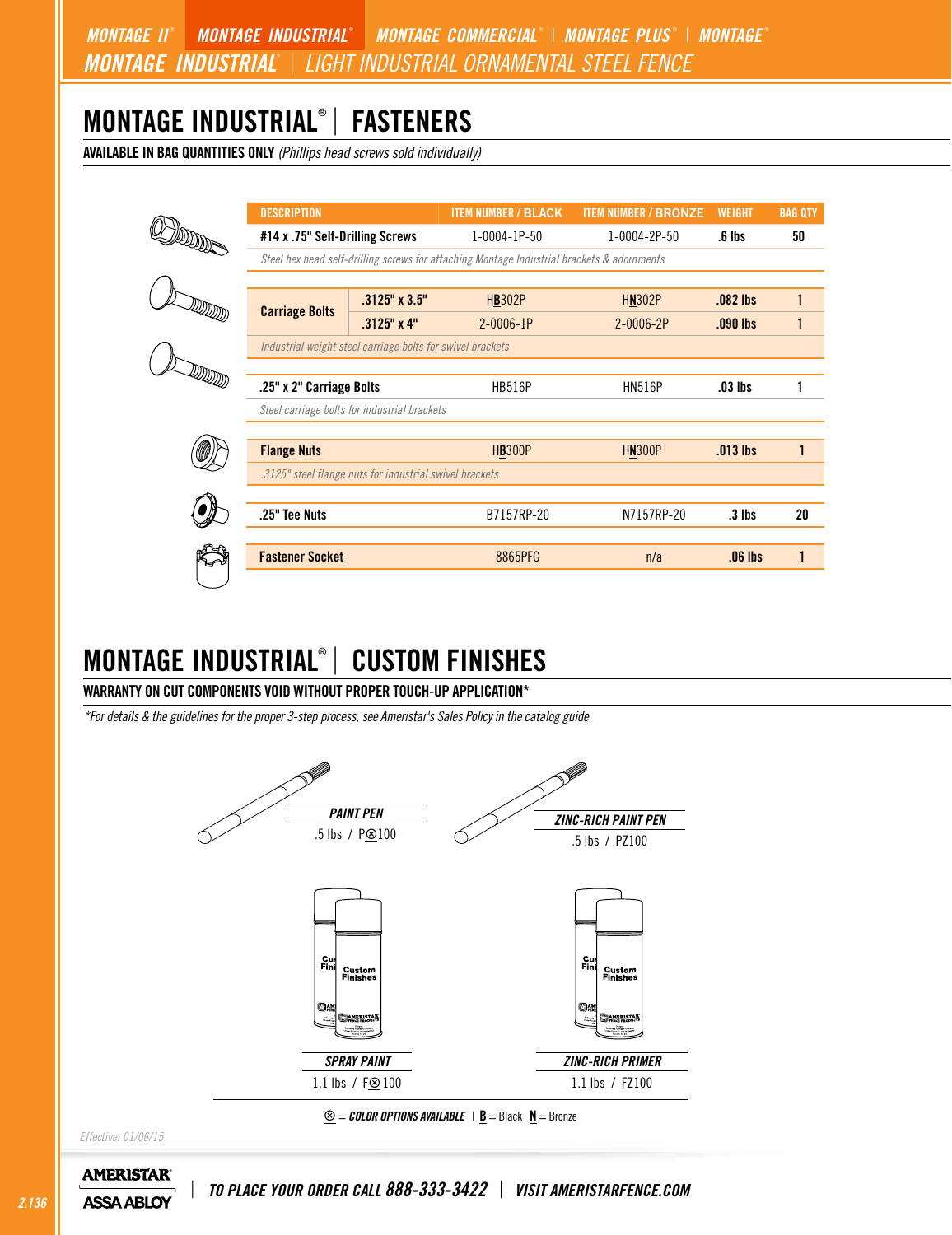### MONTAGE INDUSTRIAL® STEEL SQUARE POSTS

|                    |                           | <b>POST LENGTH</b> | <b>ITEM NUMBER</b>                                           | <b>WEIGHT</b> |
|--------------------|---------------------------|--------------------|--------------------------------------------------------------|---------------|
|                    |                           | 8'                 | WP <sup>⊗25096-14</sup>                                      | 20 lbs        |
|                    |                           | 9'                 | WP <sup>8250108-14</sup>                                     | 23 lbs        |
|                    | $2.5"$ sq. $\times$ 14ga. | $10^{\circ}$       | WP <sup>825120-14</sup>                                      | 25 lbs        |
|                    |                           | 11'                | WP@25132-14                                                  | 27 lbs        |
|                    |                           | 5 <sup>1</sup>     | P®25060                                                      | 16 lbs        |
| <b>STEEL POSTS</b> |                           | 6'                 | P <sup>®</sup> 25072                                         | 19 lbs        |
|                    |                           | 7'                 | P <sup>®25084</sup>                                          | 22 lbs        |
|                    |                           | 8 <sup>1</sup>     | P <sup>®25096</sup>                                          | 26 lbs        |
|                    | 2.5"sq. x 12ga.           | 9'                 | P <sup>®</sup> 25108                                         | 28 lbs        |
|                    |                           | $10^{\circ}$       | P <sup>®</sup> 25120                                         | $31$ lbs      |
|                    |                           | 11'                | P <sup>o25132</sup>                                          | <b>35 lbs</b> |
|                    |                           | 12'                | P <sup>®</sup> 25144                                         | <b>36 lbs</b> |
|                    |                           | 5 <sup>1</sup>     | P®30060                                                      | 20 lbs        |
|                    |                           | 6'                 | P <sup>®30072</sup>                                          | 24 lbs        |
|                    |                           | 7'                 | P <sup>®30084</sup>                                          | 30 lbs        |
|                    |                           | 8 <sup>1</sup>     | P <sup>®</sup> 30096                                         | 34 lbs        |
|                    | 3"sq. x 12ga.             | 9'                 | P <sup>®</sup> 30108                                         | <b>39 lbs</b> |
|                    |                           | $10^{\circ}$       | P <sup>®</sup> 30120                                         | 43 lbs        |
|                    |                           | 11'                | P®30132                                                      | 47 lbs        |
|                    |                           | $12$ '             | P <sup>®30144</sup>                                          | 51 lbs        |
|                    |                           |                    | $\otimes$ = COLOR OPTIONS AVAILABLE   B = Black $N$ = Bronze |               |

*NOTE: In locations subject to freezing temperatures, where posts are grouted into core-drilled holes, a .25" diameter hole should be drilled into the post approximately .5" above the elevation to allow for drainage of ground water build-up. The drilled hole must be wiped clean and be dry prior to applying Ameristar zinc primer and color finish.*

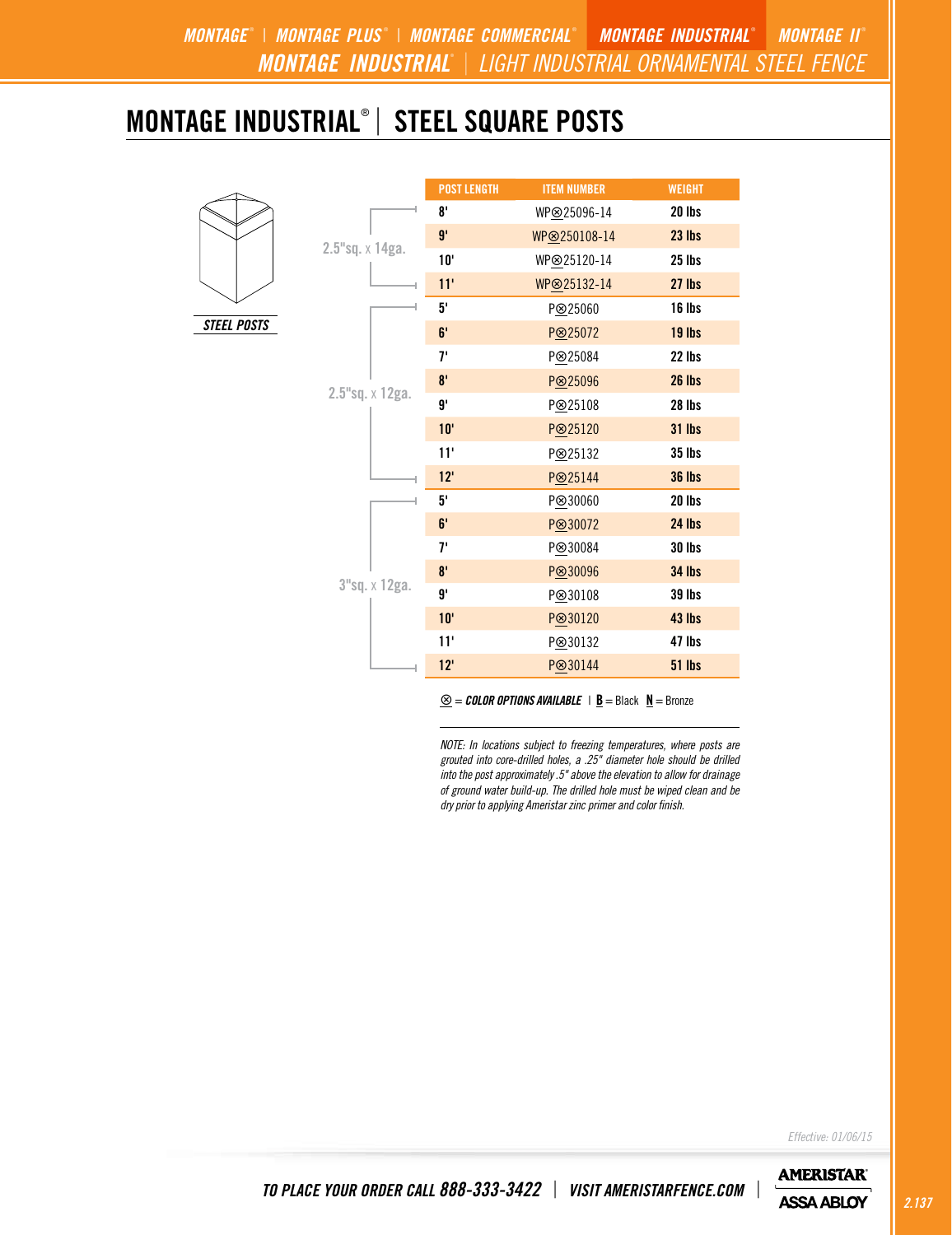### MONTAGE INDUSTRIAL® | STEEL PLATED SQUARE POSTS



|                 | <b>POST LENGTH</b> | <b>PLATE SIZE</b>                    | <b>ITEM NUMBER</b>    | <b>WEIGHT</b> |
|-----------------|--------------------|--------------------------------------|-----------------------|---------------|
|                 | 4'                 | 5" sq. x .25" / .5625" holes (8833G) | P <sup>®</sup> 25048P | 16 lbs        |
|                 | 5'                 | 5" sq. x .25" / .5625" holes (8833G) | P <sup>®</sup> 25060P | $19$ lbs      |
| 2.5"sq. x 12ga. | 6'                 | 5" sq. x .25" / .5625" holes (8833G) | P <sup>®</sup> 25072P | 22 lbs        |
|                 | T                  | 5" sq. x .25" / .5625" holes (8833G) | P <sup>⊗</sup> 25084P | 26 lbs        |
|                 | 8'                 | 5" sq. x .25" / .5625" holes (8833G) | P <sup>⊗</sup> 25096P | 28 lbs        |
|                 | $4^{\circ}$        | 6" sq. x .25" / .5625" holes (5003G) | P <sup>®</sup> 30048P | 20 lbs        |
|                 | 5'                 | 6" sq. x .25" / .5625" holes (5003G) | P <sup>®</sup> 30060P | 24 lbs        |
| 3"sq. x 12ga.   | 6'                 | 6" sq. x .25" / .5625" holes (5003G) | P <sup>⊗</sup> 30072P | 30 lbs        |
|                 | 7'                 | 6" sq. x .25" / .5625" holes (5003G) | P <sup>®</sup> 30084P | 34 lbs        |
|                 | 8'                 | 6" sq. x .25" / .5625" holes (5003G) | P <sup>®</sup> 30096P | <b>39 lbs</b> |
|                 |                    |                                      |                       |               |

 $\mathcal{L} = \mathcal{L}$ OLOR OPTIONS AVAILABLE |  $\underline{B} =$  Black  $\underline{N} =$  Bronze

*NOTE: Posts used with Majestic may require an additional 1" longer than the panel or gate height, depending on the grade elevation.*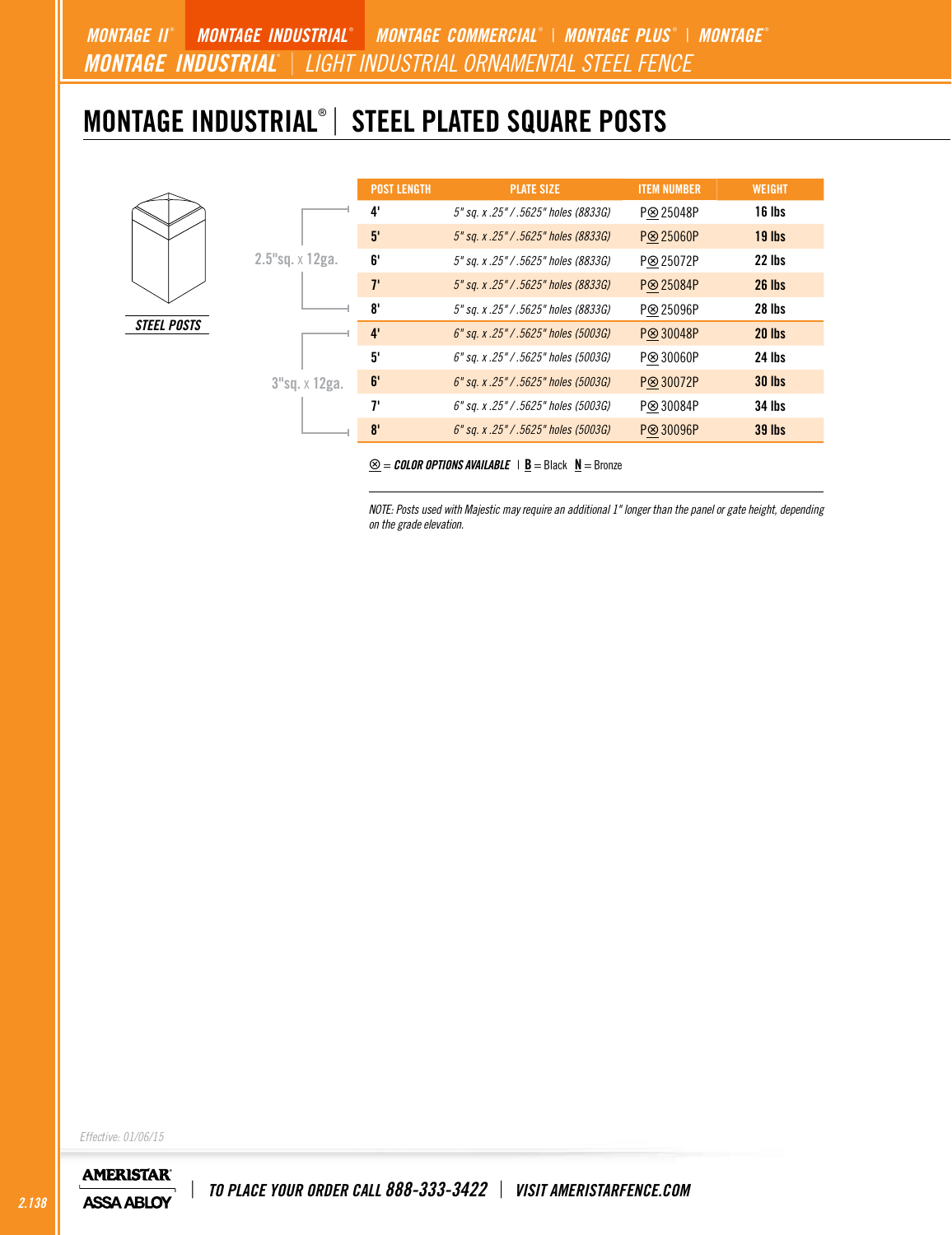### MONTAGE INDUSTRIAL® | POST CAPS



*Effective: 01/06/15*

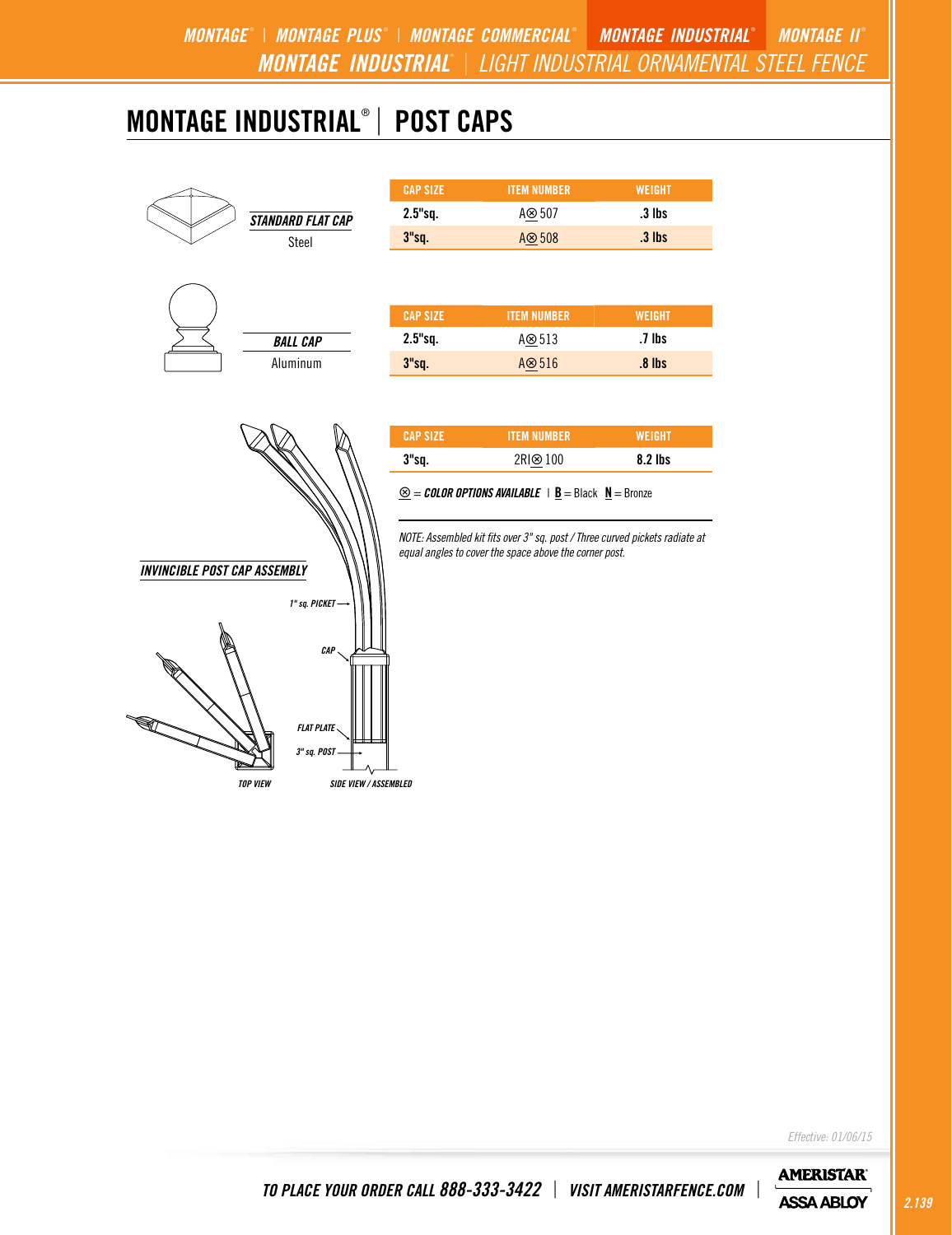### MONTAGE INDUSTRIAL® | CONSTRUCTION SPECIFICATION 32 31 19

STEEL ORNAMENTAL FENCE SYSTEM – FUSION WELDED & RACKABLE

#### PART 1 - GENERAL

#### 1.01 WORK INCLUDED

The contractor shall provide all labor, materials and appurtenances necessary for installation of the welded ornamental steel fence system defined herein at *(specify project site).*

#### 1.02 RELATED WORK

| Section | - Earthwork |
|---------|-------------|
| Section | - Concrete  |

#### 1.03 SYSTEM DESCRIPTION

The manufacturer shall supply a total fence system of Montage Industrial® Welded and Rackable *(ATF – All Terrain Flexibility) Ornamental Steel (specify Invincible™, Classic™, Majestic™, or Genesis™)* design. The system shall include all components *(i.e., panels, posts, gates and hardware)* required.

#### 1.04 QUALITY ASSURANCE

The contractor shall provide laborers and supervisors who are thoroughly familiar with the type of construction involved and materials and techniques specified.

#### 1.05 REFERENCES

- ASTM A653/A653M Standard Specification for Steel Sheet, Zinc-Coated (Galvanized) or Zinc-Iron Alloy Coated (Galvannealed) by the Hot-Dip Process
- ASTM B117 Practice for Operating Salt-Spray (Fog) Apparatus
- ASTM D523 Test Method for Specular Gloss
- ASTM D714 Test Method for Evaluating Degree of Blistering in Paint
- ASTM D822 Practice for Conducting Tests on Paint and Related Coatings and Materials using Filtered Open-Flame Carbon-Arc Light and Water Exposure Apparatus
- ASTM D1654 Test Method for Evaluation of Painted or Coated Specimens Subjected to Corrosive Environments
- ASTM D2244 Test Method for Calculation of Color Differences from Instrumentally Measured Color Coordinates
- ASTM D2794 Test Method for Resistance of Organic Coatings to the Effects of Rapid Deformation (Impact)
- ASTM D3359 Test Method for Measuring Adhesion by Tape Test
- ASTM F2408 Ornamental Fences Employing Galvanized Steel Tubular Pickets

#### 1.06 SUBMITTAL

The manufacturer's literature shall be submitted prior to installation.

#### 1.07 PRODUCT HANDLING AND STORAGE

Upon receipt at the job site, all materials shall be checked to ensure that no damage occurred during shipping or handling. Materials shall be stored in such a manner to ensure proper ventilation and drainage, and to protect against damage, weather, vandalism and theft.

#### 1.08 PRODUCT WARRANTY

- A. All structural fence components *(i.e. rails, pickets, and posts)* shall be warranted within specified limitations, by the manufacturer for a period of 20 years from date of original purchase. Warranty shall cover any defects in material finish, including cracking, peeling, chipping, blistering or corroding.
- **B.** Reimbursement for labor necessary to restore or replace components that have been found to be defective under the terms of manufactures warranty shall be guaranteed for five (5) years from date of original purchase.

#### PART 2 - MATERIALS

#### 2.01 MANUFACTURER

The fence system shall conform to Montage Industrial Welded and Rackable *(ATF – All Terrain Flexibility)* Ornamental Steel, *(specify Invincible, Classic, Majestic, or Genesis)* design, *(specify extended picket or flush) bottom rail treatment, (specify 2-Rail, 3-Rail or 4-Rail)* style manufactured by Ameristar Fence Products, Inc., in Tulsa, Oklahoma.

#### 2.02 MATERIAL

- A. Steel material for fence panels and posts shall conform to the requirements of ASTM A653/A653M, with a minimum yield strength of 45,000 psi (344 MPa) and a minimum zinc (hot-dip galvanized) coating weight of  $0.60$  oz/ft<sup>2</sup> (184 g/m<sup>2</sup>), Coating Designation G-60. A minimum of 62% of the steel material shall be derived from recycled scrap metal.
- **B.** Material for pickets shall be 1"sq x 16 ga. tubing. The rails shall be steel channel, 1.75" x 1.75" x .105". Picket holes in the rail shall be spaced 4.715" o.c. For fence systems up to and including 6', posts shall be a minimum of 2.5"sq x 14 ga. For fence systems 7' and 8' tall, posts shall be a minimum of 2.5" square x 12 ga. Gate posts shall meet the minimum requirements of Table 1.

#### 2.03 FABRICATION

- A. Pickets, rails and posts shall be pre-cut to specified lengths. Rails shall be pre-punched to accept pickets.
- B. Pickets shall be inserted into the pre-punched holes in the rails and shall be aligned to standard spacing using a specially calibrated alignment fixture. The aligned pickets and rails shall be joined at each picket-to-rail intersection

*Effective: 01/06/15*

**AMERISTAR ASSA ABLOY**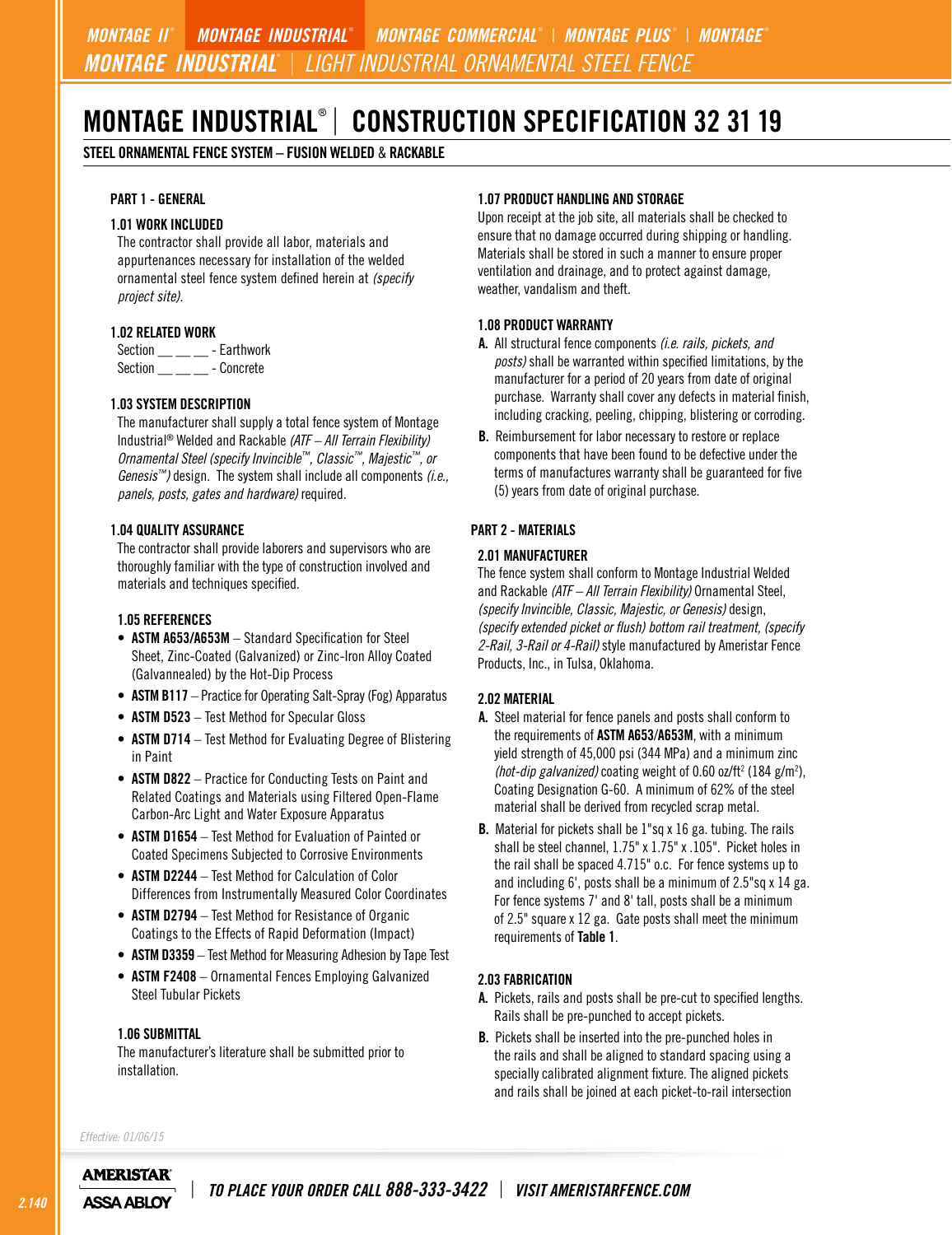### MONTAGE INDUSTRIAL® | CONSTRUCTION SPECIFICATION 32 31 19

#### STEEL ORNAMENTAL FENCE SYSTEM – FUSION WELDED & RACKABLE

by Ameristar's proprietary fusion welding process, thus completing the rigid panel assembly *(Note: The process produces a virtually seamless, spatter-free good-neighbor appearance, equally attractive from either side of the panel).*

- C. The manufactured panels and posts shall be subjected to an inline electrodeposition coating (E-Coat) process consisting of a multi-stage pretreatment/wash (with zinc phosphate), followed by a duplex application of an epoxy primer and an acrylic topcoat. The minimum cumulative coating thickness of epoxy and acrylic shall be 2 mils (0.058 mm). The color shall be *(specify Black or Bronze).* The coated panels and posts shall be capable of meeting the performance requirements for each quality characteristic shown in Table 2 *(Note: The requirements in Table 2 meet or exceed the coating performance criteria of ASTM F2408).*
- D. The manufactured fence system shall be capable of meeting the vertical load, horizontal load, and infill performance requirements for Industrial weight fences under ASTM F2408.
- E. Swing gates shall be fabricated using 1.75" x 14ga Forerunner double channel rail, 2"sq. x 11ga. gate ends, and 1"sq. x 14ga. pickets. Gates that exceed 6' in width will have a 1.75" sq. x 14ga. intermediate upright. All rail and upright intersections shall be joined by welding. All picket and rail intersections shall also be joined by welding. Gusset plates will be welded at each upright to rail intersection. Cable kits will be provided for additional trussing for all gates leaves over 6'.

#### PART 3 - EXECUTION

#### 3.01 PREPARATION

All new installation shall be laid out by the contractor in accordance with the construction plans.

#### 3.02 FENCE INSTALLATION

Fence post shall be spaced according to Table 3, plus or minus .5". For installations that must be raked to follow sloping grades, the post spacing dimension must be measured along the grade. Fence panels shall be attached to posts with brackets supplied by the manufacturer. Posts shall be set in concrete footers having a minimum depth of 36" (*Note: In some cases, local restrictions of freezing weather conditions may require a greater depth).* The "Earthwork" and "Concrete" sections of this specification shall govern material requirements for the concrete footer. Posts setting by other methods such as plated posts

or grouted core-drilled footers are permissible only if shown by engineering analysis to be sufficient in strength for the intended application.

#### 3.03 FENCE INSTALLATION MAINTENANCE

When cutting/drilling rails or posts adhere to the following steps to seal the exposed steel surfaces; 1) Remove all metal shavings from cut area. 2) Apply zinc-rich primer to thoroughly cover cut edge and/or drilled hole; let dry. 3) Apply 2 coats of custom finish paint matching fence color. Failure to seal exposed surfaces per steps 1-3 above will negate warranty. Ameristar spray cans or paint pens shall be used to prime and finish exposed surfaces; it is recommended that paint pens be used to prevent overspray. Use of non-Ameristar parts or components will negate the manufactures' warranty.

#### 3.04 GATE INSTALLATION

Gate posts shall be spaced according to the manufacturers' gate drawings, dependent on standard out-to-out gate leaf dimensions and gate hardware selected. Type and quantity of gate hinges shall be based on the application; weight, height, and number of gate cycles. The manufacturers' gate drawings shall identify the necessary gate hardware required for the application. Gate hardware shall be provided by the manufacturer of the gate and shall be installed per manufacturer's recommendations.

#### 3.05 CLEANING

The contractor shall clean the jobsite of excess materials; posthole excavations shall be scattered uniformly away from posts.

SEE REFERENCED TABLES ON THE FOLLOWING PAGE

*Effective: 01/06/15*

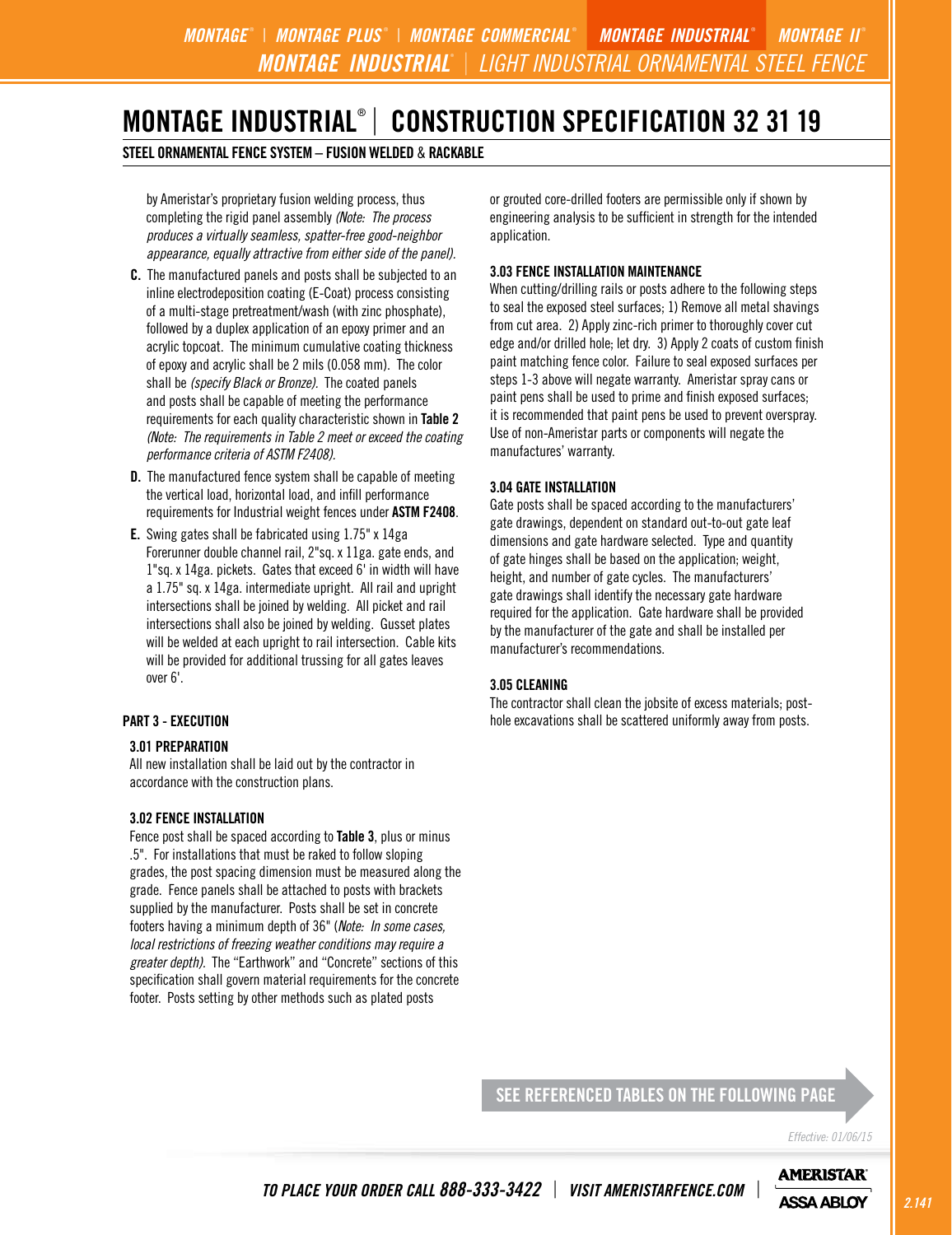### MONTAGE INDUSTRIAL® | CONSTRUCTION SPECIFICATION 32 31 19

STEEL ORNAMENTAL FENCE SYSTEM – FUSION WELDED & RACKABLE

|       |                    |                                 | MINIMUM SIZES FOR MONTAGE INDUSTRIAL POSTS |                               |  |  |  |  |
|-------|--------------------|---------------------------------|--------------------------------------------|-------------------------------|--|--|--|--|
|       | <b>FENCE POSTS</b> |                                 | <b>PANEL HEIGHTS</b>                       |                               |  |  |  |  |
|       | 21/2" x 14 ga.     |                                 | up to and including 6' height              |                               |  |  |  |  |
|       | 21/2" x 12 ga.     | over 6' and including 8' height |                                            |                               |  |  |  |  |
| ᆸ     | <b>GATE LEAF</b>   | <b>GATE HEIGHT</b>              |                                            |                               |  |  |  |  |
|       |                    | up to & including 4'            | over 4' to 6'                              | over 6' to 8'                 |  |  |  |  |
| TABLE | up to 4'           | 21/2" x 12 gauge                | $3"$ x 12 gauge                            | 3" x 12 gauge                 |  |  |  |  |
|       | 4'1" to 6'         | $3"$ x 12 gauge                 | $4"$ x 11 gauge                            | $4"$ x 11 gauge               |  |  |  |  |
|       | 6'1" to 8'         | $3"$ x 12 gauge                 | 4" x 11 gauge                              | $6''$ x $3/16''$ wall         |  |  |  |  |
|       | 8'1" to 10'        | 4" x 11 gauge                   | $6"$ x $\frac{3}{16}$ wall                 | $6''$ x $\frac{3}{16}''$ wall |  |  |  |  |
|       | 10'1" to 12'       | $4"$ x 11 gauge                 | $6"$ x $\frac{3}{16}$ wall                 | $6''$ x $3/16''$ wall         |  |  |  |  |
|       | 12'1" to 14'       | 4" x 11 gauge                   | $6"$ x $\frac{3}{16}$ wall                 | $6"$ x $\frac{3}{16}"$ wall   |  |  |  |  |
|       | 14'1" to 16'       | $6"$ x $\frac{3}{16}$ wall      | $6"$ x $\frac{3}{16}$ wall                 | $6''$ x $\frac{3}{16}''$ wall |  |  |  |  |

|   |                              | <b>COATING PERFORMANCE REQUIREMENTS</b> |                                                                                                                                                   |  |  |  |  |
|---|------------------------------|-----------------------------------------|---------------------------------------------------------------------------------------------------------------------------------------------------|--|--|--|--|
|   | QUALITY CHARACTERISTICS      | <b>ASTM TEST METHOD</b>                 | <b>PERFORMANCE REQUIREMENTS</b>                                                                                                                   |  |  |  |  |
| N | ADHESION                     | $D3359 - METHOD B$                      | Adhesion (retention of coating) over 90% of test area (tape and knife kit test).                                                                  |  |  |  |  |
| 닖 | <b>CORROSION RESISTANCE</b>  | B117, D714, D1654                       | Corrosion resistance over 1,500 hours (scribed per D1654; failure mode is<br>accumulation of 1/8" coating loss from scribe or medium #8 blisters) |  |  |  |  |
| ₹ | <b>IMPACT RESISTANCE</b>     | D2794                                   | Impact resistance over 60" lb. (forward impact using 0.625" ball).                                                                                |  |  |  |  |
|   | <b>WEATHERING RESISTANCE</b> | D822 D2244, D523 (60° method)           | Weathering resistance over 1,000 hours (failure mode is 60% loss of gloss or color<br>variance of more than 3 delta-E color units).               |  |  |  |  |

|        | MONTAGE INDUSTRIAL POST SPACING BY BRACKET TYPE |                                             |     |                                                               |     |                                                         |        |                                                                                    |        |                  |         |
|--------|-------------------------------------------------|---------------------------------------------|-----|---------------------------------------------------------------|-----|---------------------------------------------------------|--------|------------------------------------------------------------------------------------|--------|------------------|---------|
|        | <b>SPAN</b>                                     | Invincible / 8' nominal (91½" rail)         |     |                                                               |     | Classic, Genesis & Majestic / (92%" rail)               |        |                                                                                    |        |                  |         |
| ო      | <b>POST SIZE</b>                                | $21/2$ "                                    | ייפ | $2\frac{1}{2}$ "                                              | יומ | $2\frac{1}{2}$ "                                        | יי     | $2\frac{1}{2}$                                                                     | ייפ    | $2\frac{1}{2}$ " | 3"      |
| ш<br>≃ | <b>BRACKET TYPE</b>                             | <b>Industrial Flat Mount</b><br>$(BB301)^*$ |     | <b>Industrial Line</b><br>$2\frac{1}{2}$ (BB319) / 3" (BB303) |     | <b>Industrial Universal</b><br>2½" (BB302) / 3" (BB303) |        | <b>Industrial Swivel</b><br><b>Industrial Flat Mount</b><br>$(BB304)$ *<br>(BB301) |        |                  |         |
| ⋖      | <b>POST SETTINGS</b><br>$+$ ½" 0.C.             | 941/2"                                      | 95" | $94\frac{1}{2}$                                               | 95" | 96"                                                     | 961⁄2" | 96"                                                                                | 961⁄2" | *96"             | *961⁄2" |

\*When using BB304 swivel brackets on either or both ends of a panel installation, care must be taken to ensure the spacing between post and adjoining pickets meets applicable codes. This will require trimming one or both e

*Effective: 01/06/15*

**AMERISTAR® ASSA ABLOY**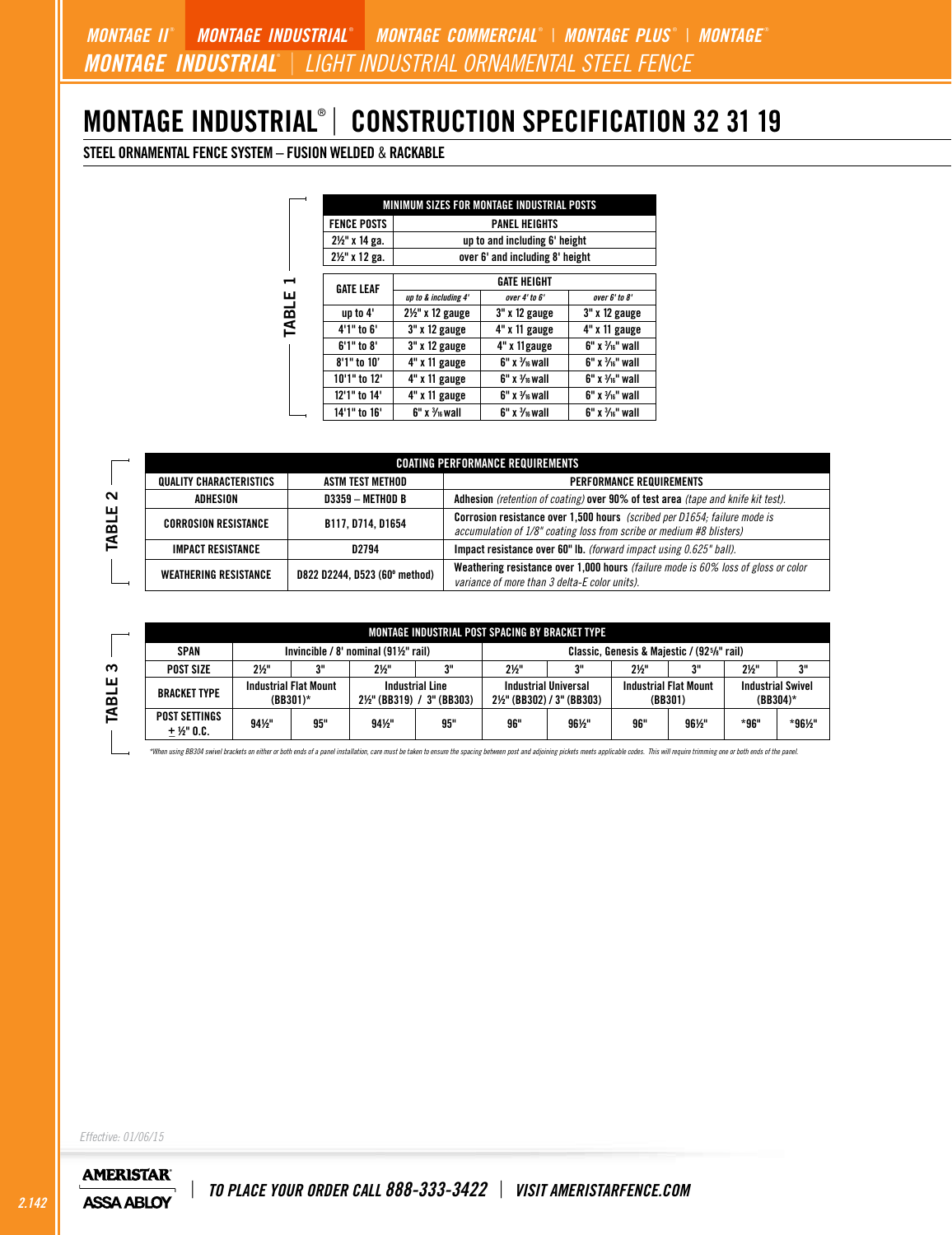### MONTAGE INDUSTRIAL® | LIMITED WARRANTY

#### WELDED ORNAMENTAL FENCE

Ameristar's Montage Industrial® welded ornamental fences are manufactured from the highest quality materials by skilled craftsmen to meet the highest standards of workmanship in the industry. Galvanized steel framework is subjected to a multi-stage pretreatment/wash (*with zinc phosphate)*, followed by a duplex cathodic electro-coat system consisting of an epoxy primer, which significantly increases corrosion protection, and an acrylic liquid topcoat, which provides the protection necessary to withstand adverse weathering effects.

The electro-coated surface on all Montage Industrial welded ornamental panels and posts are guaranteed under normal and intended usage, against cracking, peeling, chipping, blistering or corroding commencing with the original purchase date and extending according to the applications defined in the table below. Normal and intended usage does not include physical damage, abrasion, or heavy salt spray exposure to the protective coating.

THE FOLLOWING ACTS AND/OR OMISSIONS WILL VOID THE SUBJECT WARRANTY:

- Damage to the product caused by the property owner by use of landscape, gardening equipment, chemicals that may cause damage, and/or water sprinklers with high mineral content;
- Damage caused by adhesion of chicken wire, chain link mesh, welded wire, or other similar substance to the product;
- Damage caused by allowing plant life of any sort to grow directly upon or in contact with any portion of the product or sap from trees;
- Any alteration to the product itself by the property owner including any on-site cutting or welding; and/or, failure to follow any and all maintenance instructions provided by Ameristar® at the time of sale to the original purchaser even if these instructions are not forwarded to the ultimate claimant under this warranty.
- When cutting Montage Industrial immediately seal the exposed surfaces by 1) Removing all metal shavings from the cut area 2) Applying zincrich primer to thoroughly cover cut edge and drilled hole and, after letting dry, 3) Applying two (2) coats of custom finish spray paint matching fence color. Failure to seal exposed surfaces per steps 1-3 above will negate warranty.
- If contractor uses non-Ameristar parts/components, this will negate the warranty.

Ameristar Montage Industrial welded ornamental fences are also guaranteed for the same period of time against defects in workmanship or materials. Should any Montage Industrial welded ornamental panel or post manufactured by Ameristar fail in accordance with any of the above conditions, Ameristar warrants to the original purchaser their redemption through replacement, renewal or issuance of a pro-rated credit. The choice of redemption method is solely at the discretion of Ameristar. If the pro-rated alternative is chosen, the amount will be based on the original cost of materials at the date of purchase multiplied by the appropriate time and exposure factor from the table below:

| APPLICATION                                                              | <b>LENGTH OF WARRANTY</b> |
|--------------------------------------------------------------------------|---------------------------|
| <b>Fence Installations 0 to 1 Mile from Salt Water Coast Line</b>        | 5 YEARS                   |
| <b>Fence Installations 1 Mile to 10 Miles from Salt Water Coast Line</b> | <b>10 YEARS</b>           |
| <b>Fence Installations Over 10 Miles from Salt Water Coast Line</b>      | 20 YEARS                  |

 *Regardless of location and years in service, evidence of historical salt spray exposure shall be considered as grounds to void any warranty obligations.*

Notice of failure under the conditions of this warranty shall be sent to Ameristar or its authorized representative, in writing, together with proof of purchase and shall specify the nature of the defect and when it was first observed as well as photographs of current site conditions. Should the fence be improperly installed, Ameristar shall not be responsible for guaranteed performance or appearance of the material. Neither does this guarantee apply when failure or damage is due to improper use or application, abuse or misuse, salt spray exposure (see Table and Note above), vandalism, or acts of God. Ameristar reserves the right to inspect the material to determine validity of the claim.

Upon acceptance of the claim by Ameristar or its authorized representative, redemption by replacement, renewal or issuance of a pro-rated credit shall be made by Ameristar. Reimbursement for labor necessary to restore and/or replace components that have been found defective under the terms of this warranty is guaranteed to the original purchaser for a period of five (5) years from the original purchase date. Ameristar reserves the right to select the qualified company or individual to perform the labor to repair or replace the components that are deemed to be defective under the terms of this warranty.

The above constitutes the complete warranty by the manufacturer. No other agreement, written or implied, is valid. Ameristar Fence Products does not authorize any other person or agent to make any other express warranties. Ameristar neither assumes nor authorizes any other person or agent to assume any other liability in connection with the Montage Industrial welded ornamental fence system.

Note: Regardless of location and years in service, evidence of historical salt spray exposure shall be considered as grounds to void any warranty obligations.

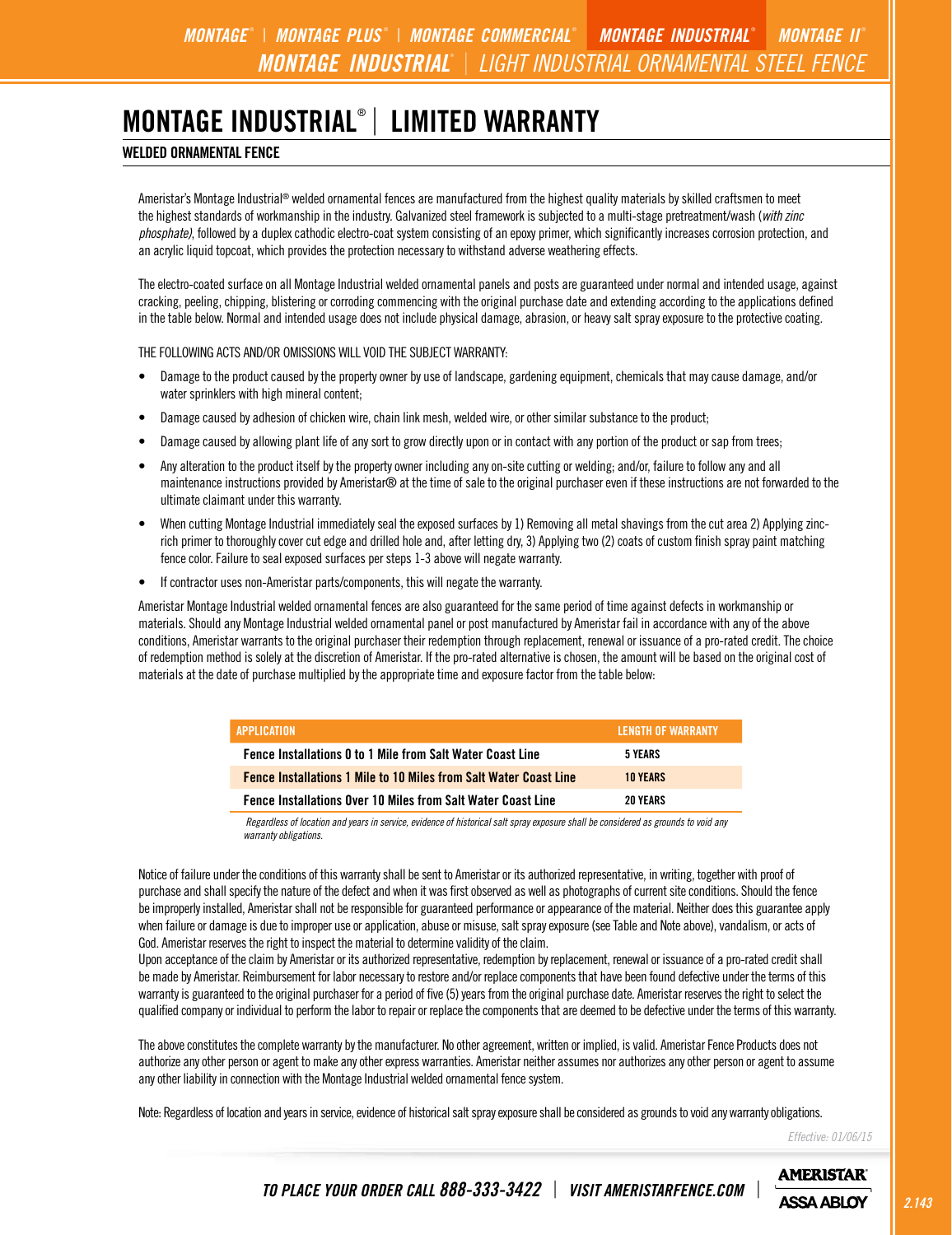*Effective: 01/06/15*

**AMERISTAR®**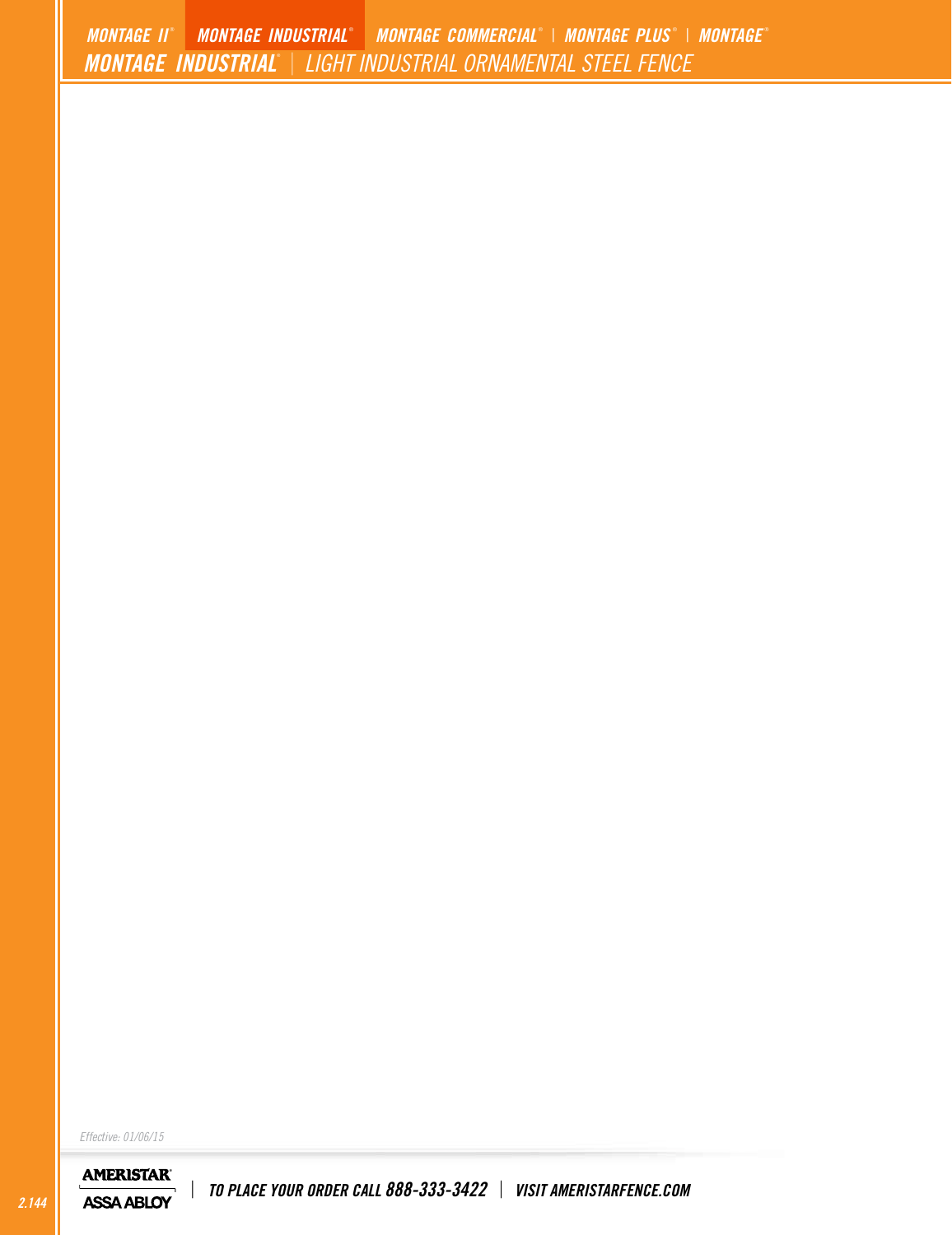*Effective: 01/06/15*